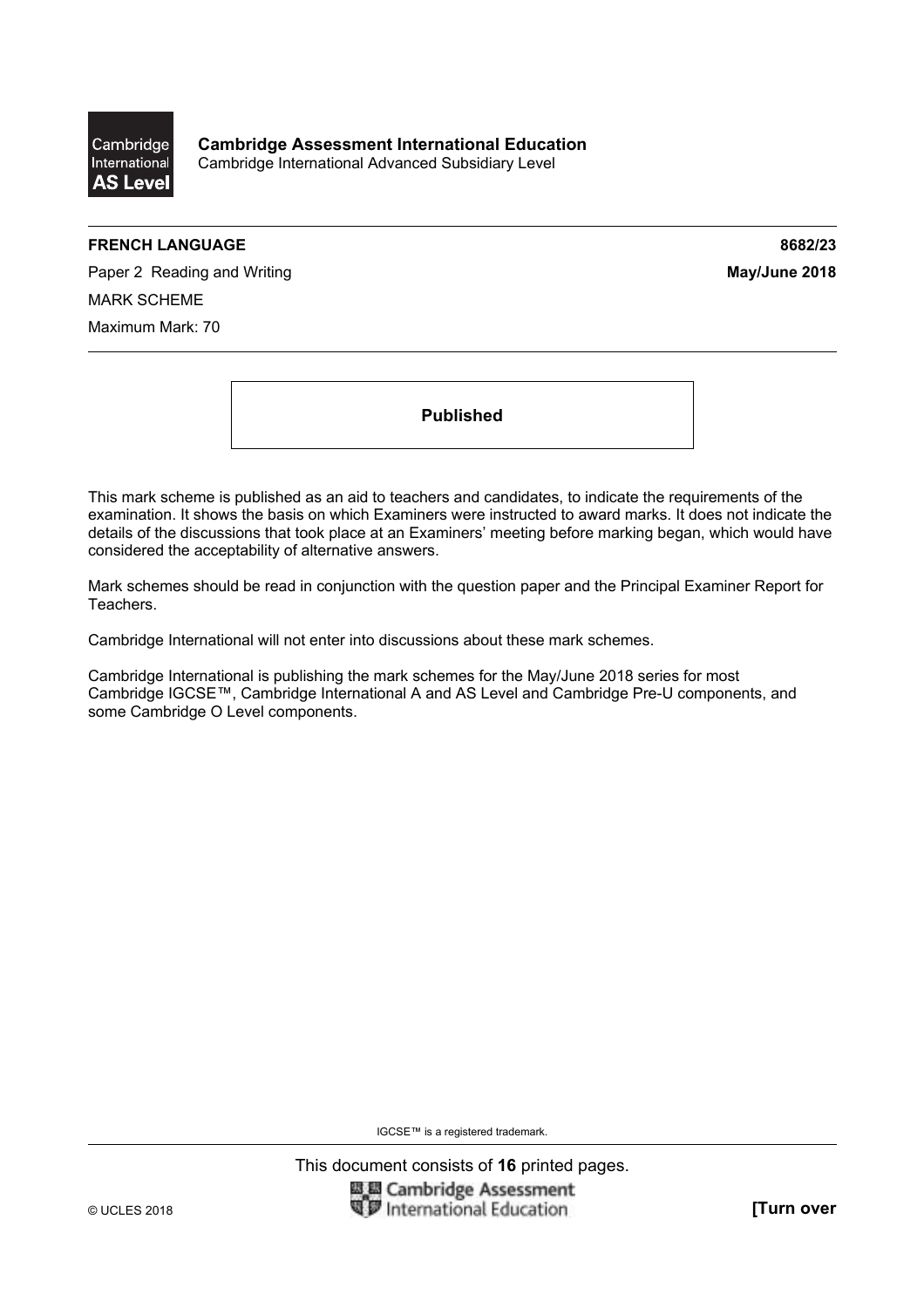# **Generic Marking Principles**

These general marking principles must be applied by all examiners when marking candidate answers. They should be applied alongside the specific content of the mark scheme or generic level descriptors for a question. Each question paper and mark scheme will also comply with these marking principles.

GENERIC MARKING PRINCIPLE 1:

Marks must be awarded in line with:

- the specific content of the mark scheme or the generic level descriptors for the question
- the specific skills defined in the mark scheme or in the generic level descriptors for the question
- the standard of response required by a candidate as exemplified by the standardisation scripts.

GENERIC MARKING PRINCIPLE 2:

Marks awarded are always **whole marks** (not half marks, or other fractions).

GENERIC MARKING PRINCIPLE 3:

Marks must be awarded **positively**:

- marks are awarded for correct/valid answers, as defined in the mark scheme. However, credit is given for valid answers which go beyond the scope of the syllabus and mark scheme, referring to your Team Leader as appropriate
- marks are awarded when candidates clearly demonstrate what they know and can do
- marks are not deducted for errors
- marks are not deducted for omissions
- answers should only be judged on the quality of spelling, punctuation and grammar when these features are specifically assessed by the question as indicated by the mark scheme. The meaning, however, should be unambiguous.

GENERIC MARKING PRINCIPLE 4:

Rules must be applied consistently e.g. in situations where candidates have not followed instructions or in the application of generic level descriptors.

GENERIC MARKING PRINCIPLE 5:

Marks should be awarded using the full range of marks defined in the mark scheme for the question (however; the use of the full mark range may be limited according to the quality of the candidate responses seen).

GENERIC MARKING PRINCIPLE 6:

Marks awarded are based solely on the requirements as defined in the mark scheme. Marks should not be awarded with grade thresholds or grade descriptors in mind.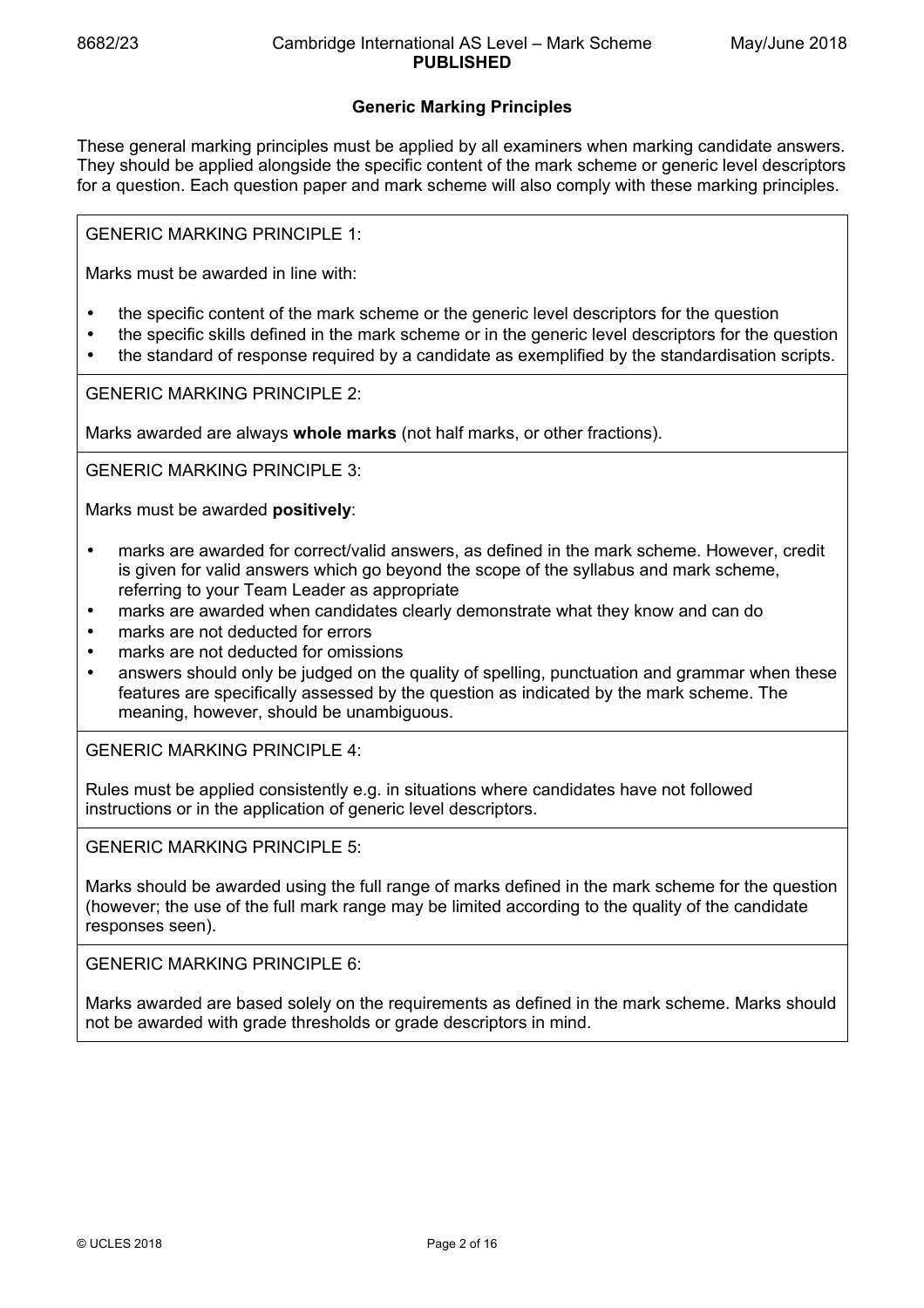$\overline{a}$ 

# 8682/23 Cambridge International AS Level – Mark Scheme **PUBLISHED**

# **Section 1**

| <b>Question</b>   | <b>Answer</b> | <b>Marks</b> | <b>Not Allowed Responses</b> |  |
|-------------------|---------------|--------------|------------------------------|--|
| <b>Question 1</b> |               |              |                              |  |
| 1(a)              | bataille      | 1            |                              |  |
| 1(b)              | marche        | 1            |                              |  |
| 1(c)              | négocier      | 4            |                              |  |
| 1(d)              | retarde       | 1            |                              |  |
| 1(e)              | en vain       | ٩            |                              |  |

| <b>Question</b>                                                                                                                            | Answer                                                                                         | <b>Marks</b> | <b>Not Allowed Responses</b> |  |  |  |
|--------------------------------------------------------------------------------------------------------------------------------------------|------------------------------------------------------------------------------------------------|--------------|------------------------------|--|--|--|
|                                                                                                                                            | <b>Question 2</b>                                                                              |              |                              |  |  |  |
| Responses which do not fit directly into the 'footprint' left by the original word are not allowed $-$ i.e. no<br>additions, no deletions. |                                                                                                |              |                              |  |  |  |
| 2(a)                                                                                                                                       | La vie est colorée par la musique<br>TOL à cause de/grâce à<br>La vie se colore par la musique |              |                              |  |  |  |
| 2(b)                                                                                                                                       | Clément déclare qu'il ne peut pas se passer<br>de sa musique                                   | 1            |                              |  |  |  |
| 2(c)                                                                                                                                       | On percoit le bruit comme indispensable                                                        |              | par nous<br>percoit          |  |  |  |
| 2(d)                                                                                                                                       | Une bulle est créée                                                                            | 1            | a été                        |  |  |  |
| 2(e)                                                                                                                                       | <u>Il est peu probable que ces</u><br>recommandations soient entendues                         | 1            | des chances                  |  |  |  |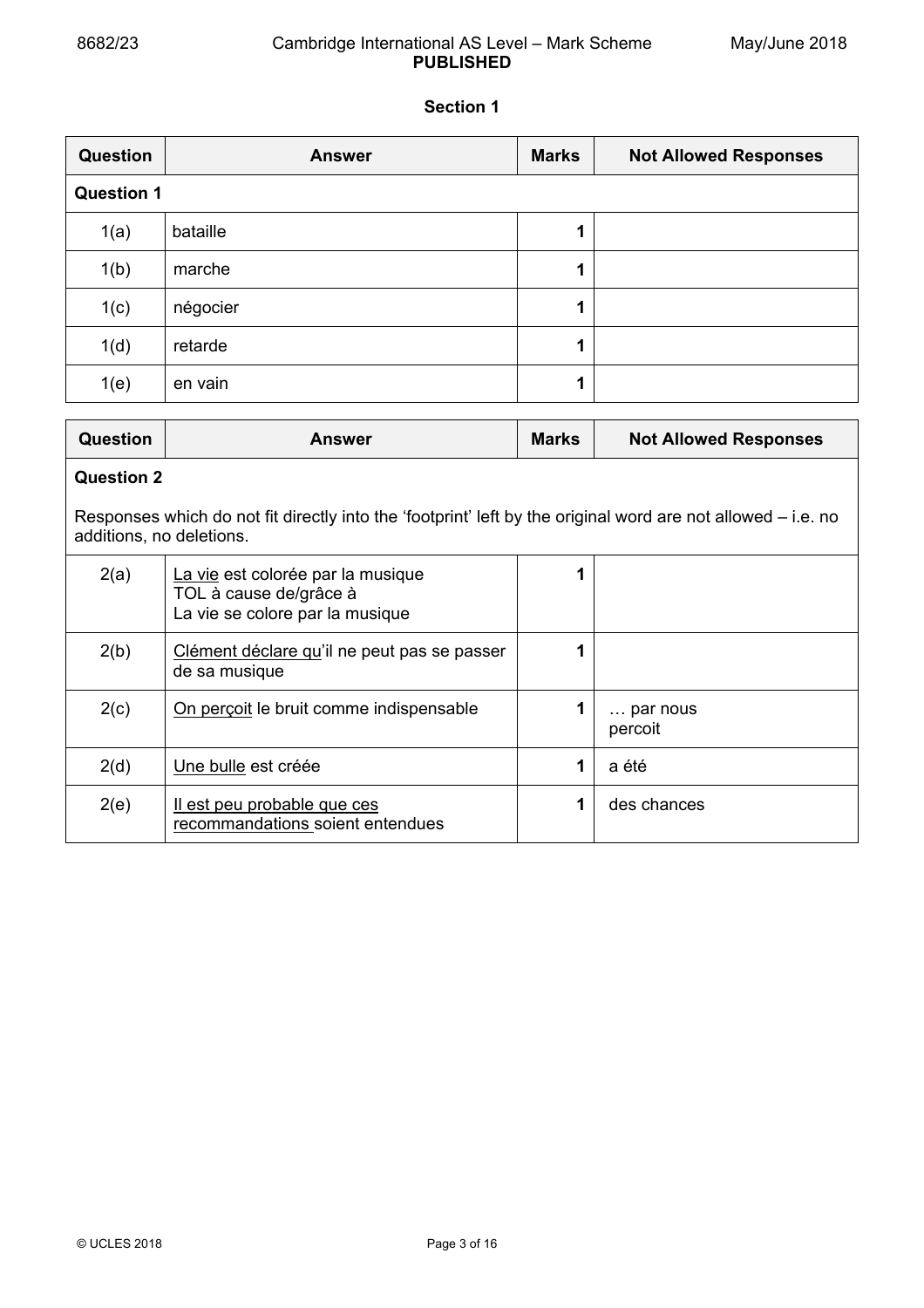# 8682/23 Cambridge International AS Level – Mark Scheme **PUBLISHED**

| <b>Question</b>   | <b>Answer</b>                                                                                                                                                                                                                                                                                       | <b>Marks</b> | <b>Not Allowed Responses</b>                                                                                                                                      |  |  |
|-------------------|-----------------------------------------------------------------------------------------------------------------------------------------------------------------------------------------------------------------------------------------------------------------------------------------------------|--------------|-------------------------------------------------------------------------------------------------------------------------------------------------------------------|--|--|
| <b>Question 3</b> |                                                                                                                                                                                                                                                                                                     |              |                                                                                                                                                                   |  |  |
|                   | Candidates must not copy word for word from the text.                                                                                                                                                                                                                                               |              |                                                                                                                                                                   |  |  |
| 3(a)              | Selon le père de Clément, quelles<br>pourraient être les trois conséquences<br>négatives des mauvaises habitudes de<br>son fils? (premier paragraphe)                                                                                                                                               | 3            |                                                                                                                                                                   |  |  |
|                   | A<br>Clément/TOL il ne peut pas entendre la<br>circulation/les voitures<br>Ses écouteurs l'empêchent d'entendre la<br>circulation/les voitures<br>Il est dangereux de ne pas entendre la<br>circulation/les voitures<br>Il risque de/peut se faire renverser/écraser<br>par une voiture/dans la rue |              | What the consequences are, not<br>what he does<br>[sourd  circulation]<br>Écouter/entender<br>Ils unspecified<br>Il ne fait pas attention aux<br>voitures         |  |  |
|                   | B<br>Son attention est fragmentée quand il fait<br>ses devoirs/études<br>Cela fragmente/divise son attention quand<br>Il ne peut pas se concentrer (à 100 %)<br>quand /sur ses devoirs<br>Il ne fait pas attention à<br>Il se concentre moins bien quand<br>Il a des problèmes d'attention quand    |              | [fragmenter  attention]<br>Interromper<br>son attention déconcentre                                                                                               |  |  |
|                   | $\mathbf c$<br>Les écouteurs l'empêchent de s'endormir<br>Il (s'en)dort moins vite/tôt<br>Il est retardé dans son sommeil/son<br>sommeil est retardé                                                                                                                                                |              | Going to sleep, not sleep<br>disturbed<br>[retarde  endormissement]<br>Ils unspecified<br>se couche tard<br>perturbe sommeil (Q3b)<br>il dort peu/moins/pas assez |  |  |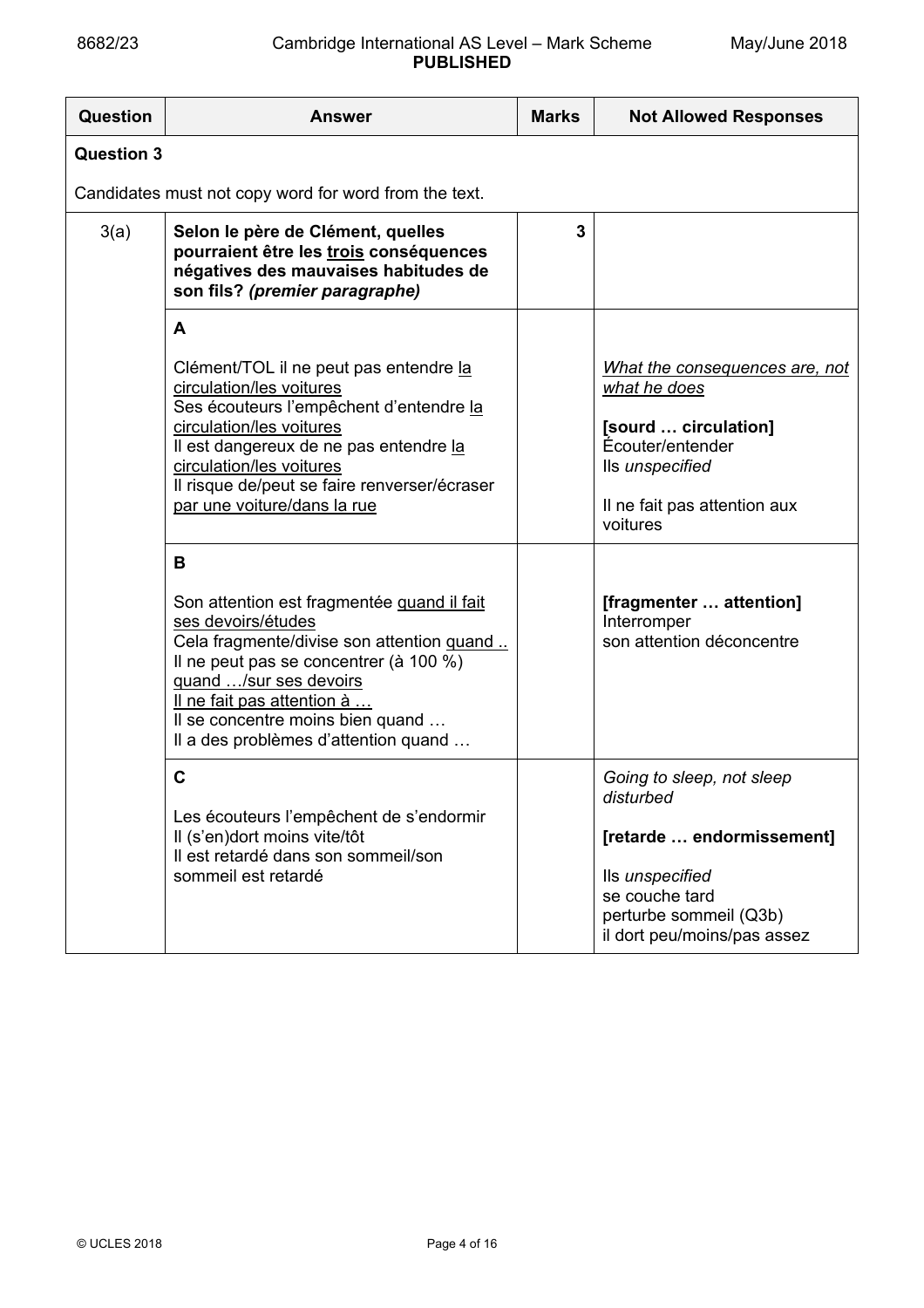| Question | <b>Answer</b>                                                                                                                                                                | <b>Marks</b>   | <b>Not Allowed Responses</b>                                                   |  |
|----------|------------------------------------------------------------------------------------------------------------------------------------------------------------------------------|----------------|--------------------------------------------------------------------------------|--|
| 3(b)     | Selon les spécialistes, qu'est-ce que les<br>jeunes risquent de faire moins bien s'ils<br>se couchent régulièrement les écouteurs<br>sur les oreilles? (deuxième paragraphe) | 3              |                                                                                |  |
|          | A                                                                                                                                                                            |                |                                                                                |  |
|          | Entendre                                                                                                                                                                     |                | 'Faire', so needs verbs                                                        |  |
|          |                                                                                                                                                                              |                | [audition]<br>[pertes auditives]<br>écouter<br>avoir des problèmes à l'oreille |  |
|          | B                                                                                                                                                                            |                |                                                                                |  |
|          | Dormir                                                                                                                                                                       |                | Sleeping disturbed, not unable<br>to go to sleep                               |  |
|          |                                                                                                                                                                              |                | [interruption(s)]<br>[sommeil]<br>s'endormir<br>heure de dormir                |  |
|          | $\mathbf C$                                                                                                                                                                  |                |                                                                                |  |
|          | Apprendre/étudier                                                                                                                                                            |                | [apprentissage]<br>comprendre                                                  |  |
|          | Réussir à l'école                                                                                                                                                            |                |                                                                                |  |
| 3(c)     | Qu'est-ce que l'OMS recommande de<br>faire ? (deuxième paragraphe)                                                                                                           | $\overline{2}$ |                                                                                |  |
|          | A                                                                                                                                                                            |                |                                                                                |  |
|          | Limiter/TOL descendre (à une heure) le<br>temps/la durée d'écoute/exposition                                                                                                 |                | 'Faire', so needs a verb                                                       |  |
|          | <b>TOL Ecouter une heure</b>                                                                                                                                                 |                | [limitation]<br>duration<br>entendre                                           |  |
|          | B                                                                                                                                                                            |                |                                                                                |  |
|          | Régler/baisser le son/l'appareil/portable/<br>mobile (à 60 %) (du maximum)                                                                                                   |                | [régulation]                                                                   |  |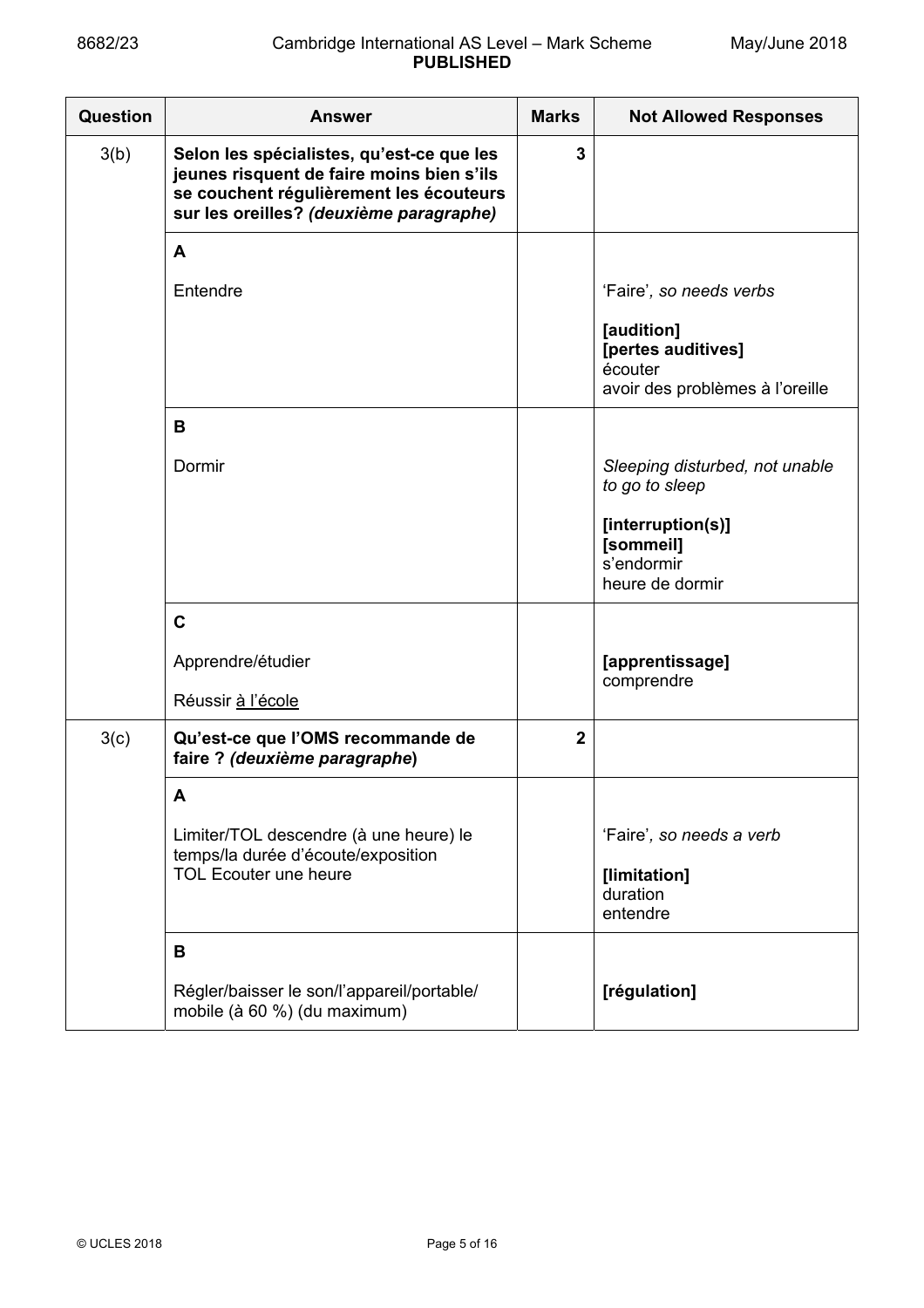| Question | <b>Answer</b>                                                                                                                                          | <b>Marks</b>   | <b>Not Allowed Responses</b>                                   |
|----------|--------------------------------------------------------------------------------------------------------------------------------------------------------|----------------|----------------------------------------------------------------|
| 3(d)     | Pourquoi ces recommandations<br>risquent-elles de ne pas être suivies ?<br>(deuxième paragraphe)                                                       | 3              |                                                                |
|          | A                                                                                                                                                      |                |                                                                |
|          | Les ados/jeunes/ils TOL veulent /ont envie<br>de/tester/(sa)voir/découvrir/leurs<br>capacités/limites/aller plus loin<br>Ils testent leurs limites TOL |                | [anxieux]<br>Ils tester/testé                                  |
|          | B                                                                                                                                                      |                |                                                                |
|          | Ils se croient/sentent invulnérables/<br>invincibles<br>Ils sont convaincus/persuadés/sûrs que                                                         |                | [conviction]<br>[invulnérabilité]<br>insouciance               |
|          | $\mathbf c$                                                                                                                                            |                |                                                                |
|          | Les dégâts ne sont pas tout de suite<br>évidents /immédiats/ (n')apparaissent/se<br>manifestent (que) plus tard                                        |                | [manque] as a noun<br>entender                                 |
| 3(e)     | Qu'est-ce que la création de la bulle dont<br>parle Mme Lully permet de faire ?<br>(troisième paragraphe)                                              | $\overline{2}$ |                                                                |
|          | A                                                                                                                                                      |                |                                                                |
|          | On peut s'oublier/perdre/isoler/(tout)<br>oublier/enlever/se débarrasser/défaire de                                                                    |                | 'Faire', so needs verbs                                        |
|          | ses préoccupations/sa situation actuelle/<br>pressions/problèmes/soucis                                                                                |                | [oubli]<br>on même<br>oublier de soi<br>oublier ce qu'on est   |
|          | B                                                                                                                                                      |                |                                                                |
|          | <b>Exclure les autres</b><br>Bloquer<br>Eviter BOD<br>(tous) ceux qu'on ne veut pas voir/entendre                                                      |                | [exclusion]<br>exclui(e)r<br>tout ce qui est<br>les choses qui |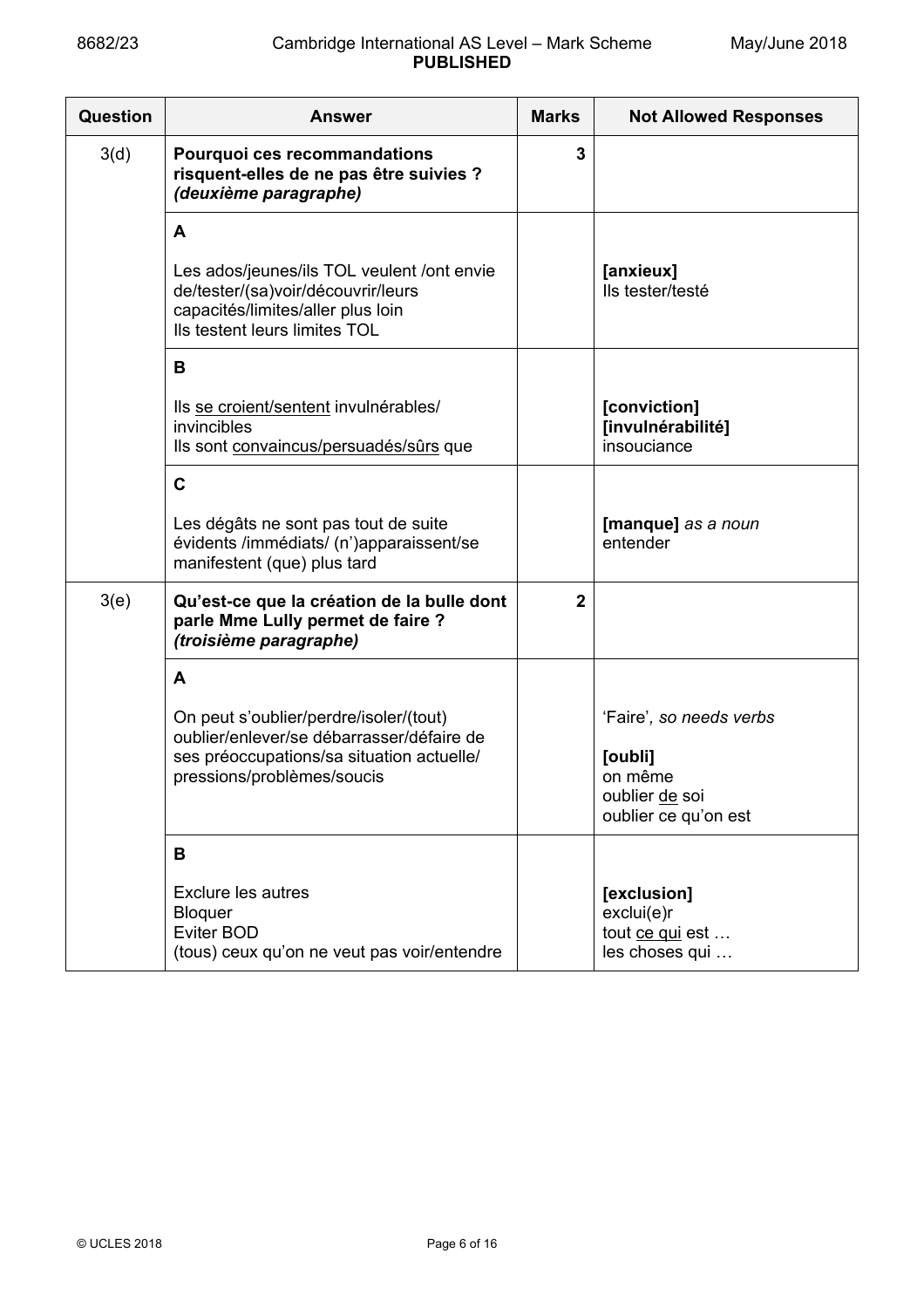## 8682/23 Cambridge International AS Level – Mark Scheme **PUBLISHED**

| <b>Question</b> | <b>Answer</b>                                                              | <b>Marks</b> | <b>Not Allowed Responses</b>                  |
|-----------------|----------------------------------------------------------------------------|--------------|-----------------------------------------------|
| 3(f)            | <b>Comment Clément se sent-il sans</b><br>musique ? (quatrième paragraphe) | 2            |                                               |
|                 | A                                                                          |              |                                               |
|                 | Mort/pas vivant/sans vie<br>TOL avec la musique il se sent vivant          |              | sentir vivant]<br>Il est mort<br>Il sent mort |
| В               |                                                                            |              |                                               |
|                 | $ll$ s'ennui(e)<br>Il est ennuyé<br>La vie est ennuyeuse                   |              | [ennui]<br>ennuyeux                           |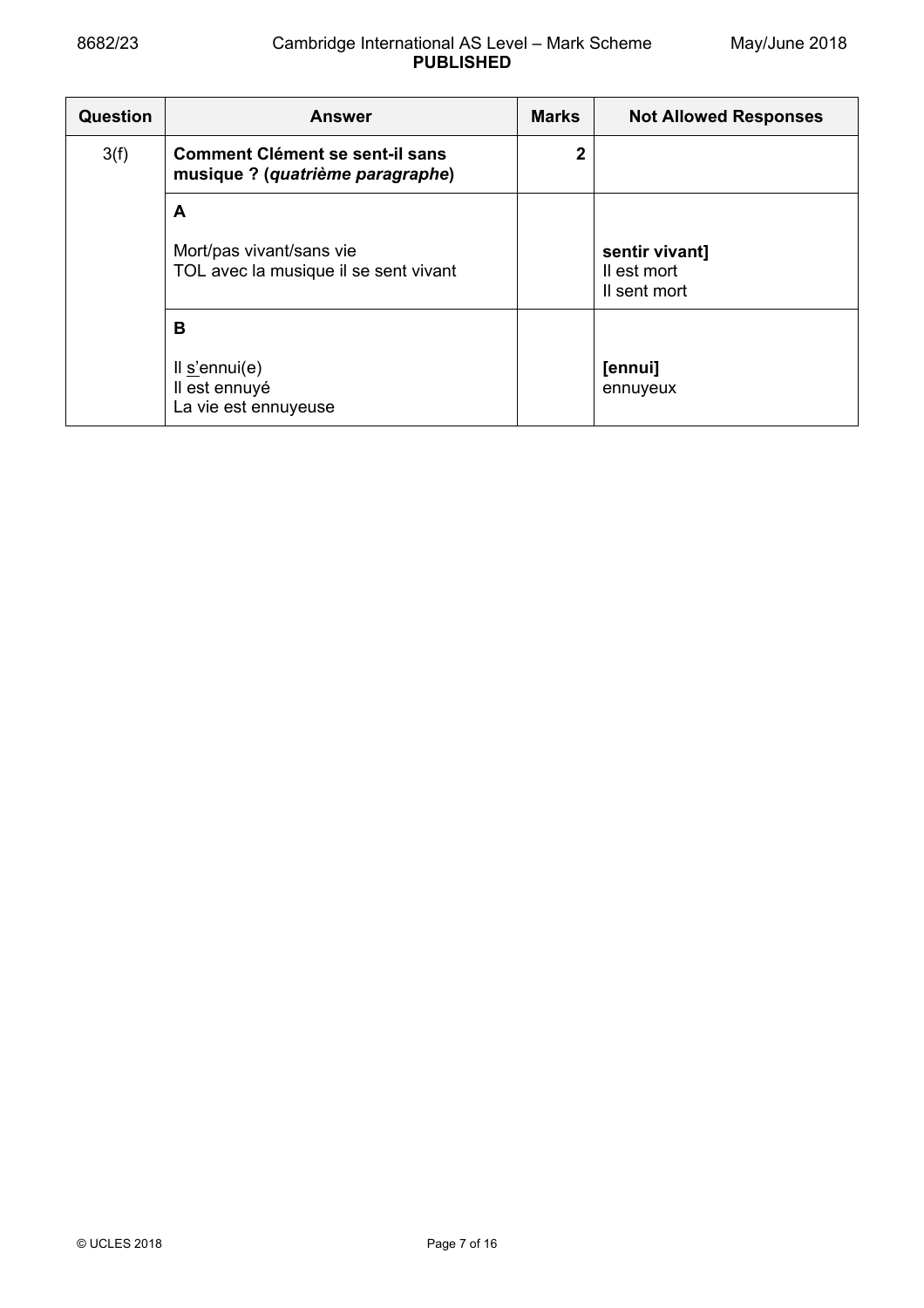# **Quality of Language – Accuracy**

# **5 Very good**

 Consistently accurate. Only very few errors of minor significance. Accurate use of more complex structures (verb forms, tenses, prepositions, word order).

## **4 Good**

 Higher incidence of error than above, but clearly has a sound grasp of the grammatical elements in spite of lapses. Some capacity to use accurately more complex structures.

## **3 Sound**

 Fair level of accuracy. Common tenses and regular verbs mostly correctly formed. Some problems in forming correct agreement of adjectives. Difficulty with irregular verbs, use of prepositions.

## **2 Below average**

 Persistent errors in tense and verb forms. Prepositions frequently incorrect. Recurrent errors in agreement of adjectives.

## **0–1 Poor**

 Little or no evidence of grammatical awareness. Most constructions incomplete or incorrect. Consistent and repeated error.

# **Additional marking guidance for Quality of Language**

The five marks available for Quality of Language are awarded **globally** for the whole performance on each set of answers.

A concise answer, containing all mark-bearing components for Content is scored on the full range of marks for language, i.e. length does not determine the Quality of Language mark.

**Answers scoring 0 for Content** cannot contribute to the overall Quality of Language mark.

Identify the answer(s) scoring 0 for Content in the whole set of answers. Then add together the number of Content marks available for each of these questions and reduce the Quality of Language mark according to the following table:

| Total Content marks available on<br>questions<br>where a candidate scores 0 | <b>Reduce Quality of Language mark by:</b> |
|-----------------------------------------------------------------------------|--------------------------------------------|
| $2 - 3$                                                                     |                                            |
| $4 - 5$                                                                     |                                            |
| $6 - 7$                                                                     | 3                                          |
| $8 - 14$                                                                    |                                            |
| 15                                                                          | h                                          |

**Note**: A minimum of one mark for Quality of Language should be awarded if there are any Content marks at all (i.e. 0 Quality of Language marks only if 0 Content marks).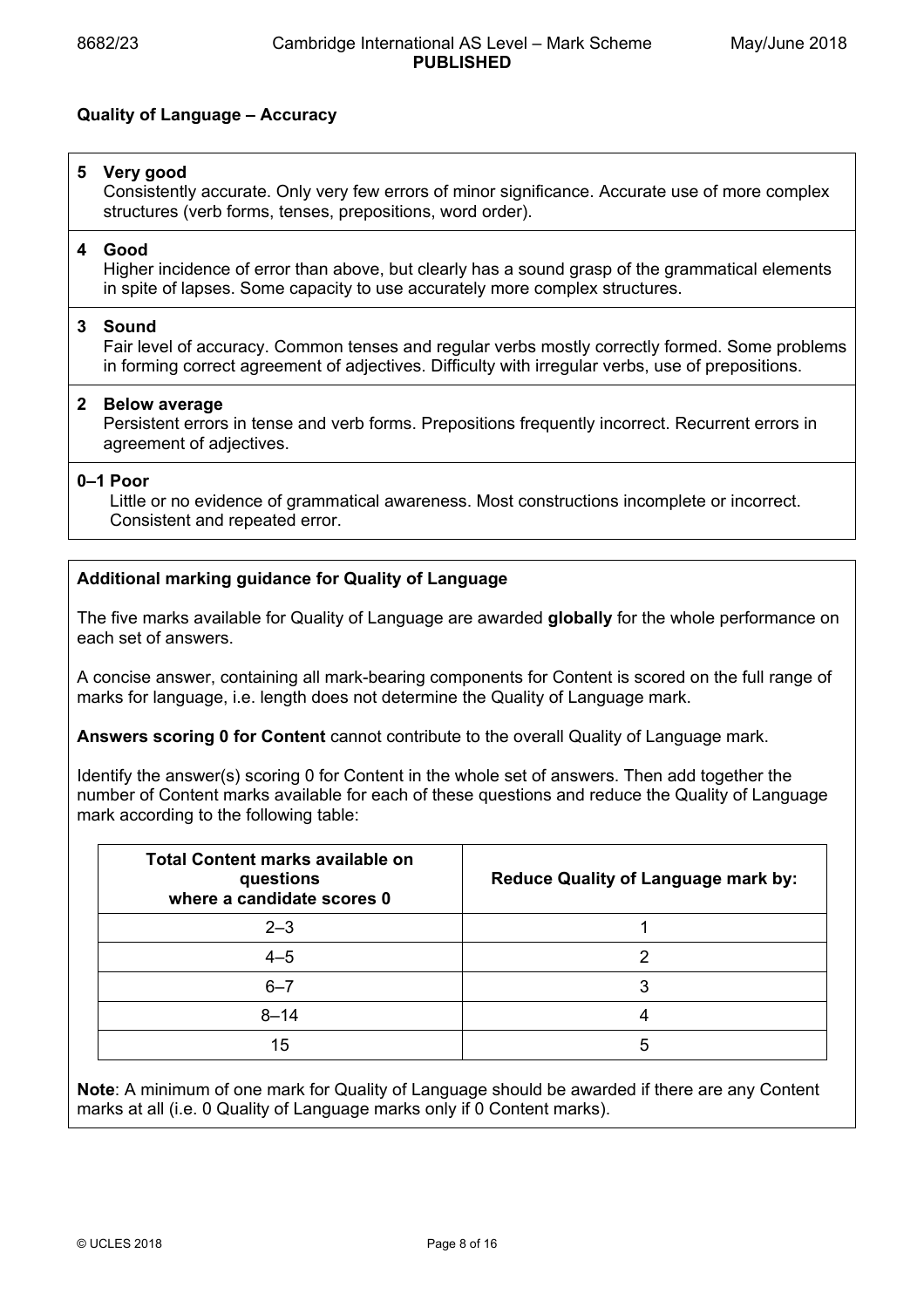# **Section 2**

| Question          | <b>Answer</b>                                                                                                                                                                                                                     | <b>Marks</b><br><b>Not Allowed Responses</b> |                                                                                                                                   |  |  |
|-------------------|-----------------------------------------------------------------------------------------------------------------------------------------------------------------------------------------------------------------------------------|----------------------------------------------|-----------------------------------------------------------------------------------------------------------------------------------|--|--|
| <b>Question 4</b> |                                                                                                                                                                                                                                   |                                              |                                                                                                                                   |  |  |
|                   | Candidates must not copy word for word from the text.                                                                                                                                                                             |                                              |                                                                                                                                   |  |  |
| 4(a)              | Selon le texte, pourquoi les<br>automobilistes klaxonnent-ils ? Pourquoi<br>les services d'urgence déclenchent-ils<br>leurs sirènes ? Pourquoi les jeunes<br>motards accélèrent-ils souvent<br>bruyamment ? (deuxième paragraphe) | 3                                            |                                                                                                                                   |  |  |
|                   | A<br>Ils sont impatients<br>Ils ne peuvent pas contrôler leur impatience                                                                                                                                                          |                                              | [maîtriser  impatience]<br>Il y a des embouteillages HA                                                                           |  |  |
|                   | B<br>Pour dégager/libérer la route/créer un<br>chemin/signaler leur présence/avertir les<br>autres conducteurs/ pouvoir arriver plus<br>vite/que les autres les laissent passer<br>conduire entre les voitures                    |                                              | [voulant]<br>[frayer  chemin]<br>conduire entre la circulation                                                                    |  |  |
|                   | $\mathbf C$<br>Pour attirer/avoir l'attention/se faire<br>admirer/être le centre d'attention/se faire de<br>l'attention<br>Ils veulent qu'on les voie/aperçoive                                                                   |                                              | [faire  remarquer]                                                                                                                |  |  |
| 4(b)              | Qu'est-ce qui perturbe le sommeil de<br>ceux qui habitent près des voies<br>ferrées ? Que font plus souvent les plus<br>de 40 ans qui habitent près d'un<br>aéroport ? (deuxième paragraphe)                                      | $\overline{2}$                               |                                                                                                                                   |  |  |
|                   | A<br>Les trains<br>Le bruit des trains (qui passent)                                                                                                                                                                              |                                              |                                                                                                                                   |  |  |
|                   | B<br>Ils prennent (cinq fois) (plus de)/des<br>médicaments (contre l'hypertension)<br>Ils souffrent (plus) d'hypertension                                                                                                         |                                              | 'Que font', so needs an action<br>'Plus souvent' given in question<br>[prise]<br>médecins<br>Les médicaments sont plus<br>communs |  |  |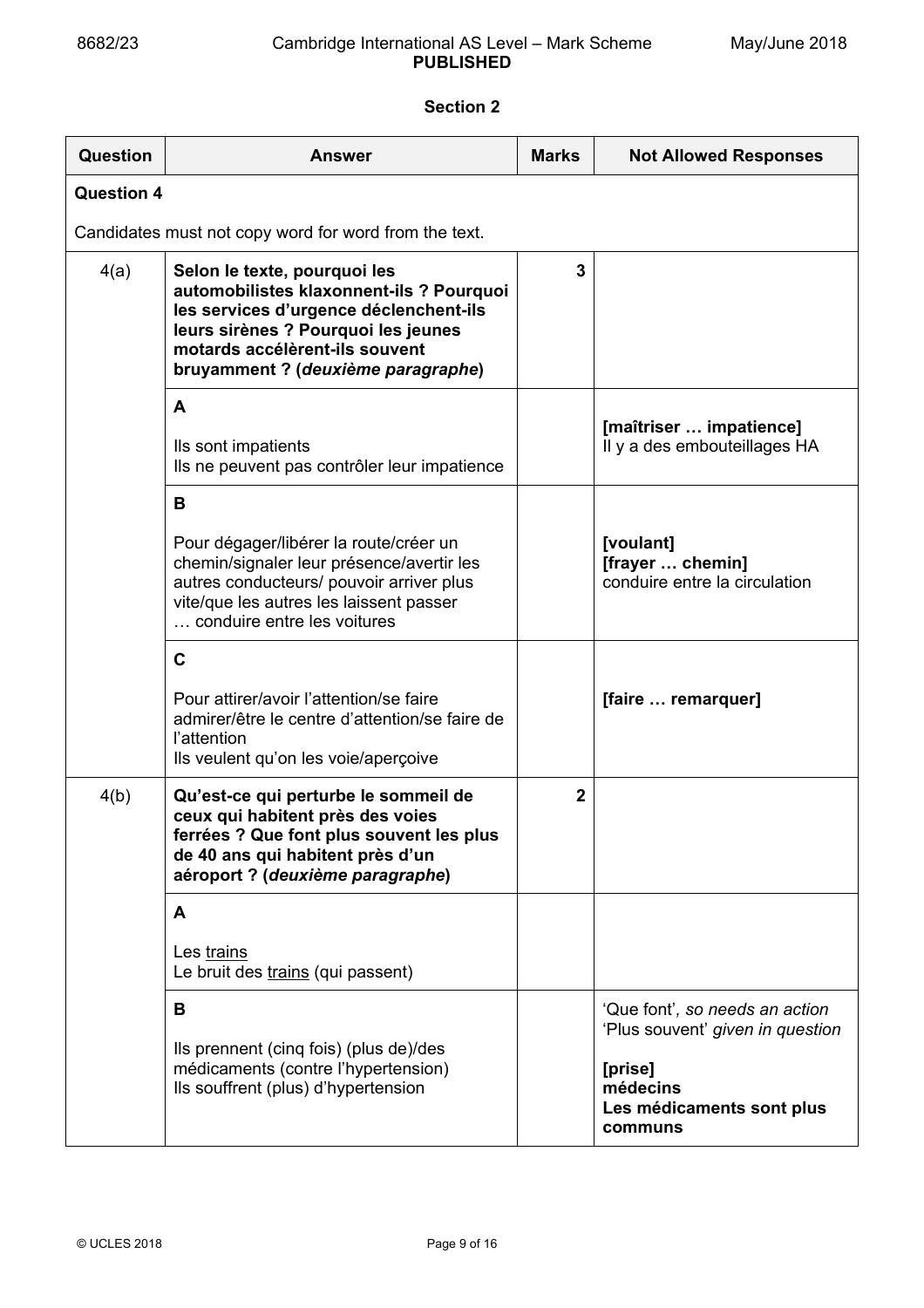| <b>Question</b> | <b>Answer</b>                                                                                                                    | <b>Marks</b>   | <b>Not Allowed Responses</b>             |  |
|-----------------|----------------------------------------------------------------------------------------------------------------------------------|----------------|------------------------------------------|--|
| 4(c)            | À quoi servent les deux machines<br>mentionnées au début du troisième<br>paragraphe?                                             | $\overline{2}$ |                                          |  |
|                 | A                                                                                                                                |                |                                          |  |
|                 | Les aspirateurs/Ils nettoient/à nettoyer le<br>tapis/plancher/sol/parquet/une voiture                                            |                | la terre<br>la planche<br>nettoyer TC TV |  |
|                 | A nettoyer la maison/faire le ménage                                                                                             |                |                                          |  |
|                 | B                                                                                                                                |                |                                          |  |
|                 | Elles tondent<br>Elles coupent/à couper la pelouse/le<br>gazon/l'herbe<br>A entretenir le jardin/jardiner/faire le<br>jardinage  |                | couper le jardin                         |  |
| 4(d)            | Comment les voisins (deux points) et<br>leurs animaux (un point) peuvent-ils<br>contribuer au stress ? (troisième<br>paragraphe) | 3              |                                          |  |
|                 | A                                                                                                                                |                |                                          |  |
|                 | Ils font la fête/organisent des<br>boums/fêtes/célébrations (tard dans) la nuit                                                  |                |                                          |  |
|                 | B                                                                                                                                |                |                                          |  |
|                 | Ils (se) disputent<br>discuter/discussions TOL                                                                                   |                | [dispute(s)] as a noun<br>parler         |  |
|                 | C                                                                                                                                |                |                                          |  |
|                 | Les chiens/animaux/ils aboient<br>Ils laissent aboyer leurs chiens/animaux<br>Ils les laissent aboyer                            |                | [aboiements]<br><b>bruits</b>            |  |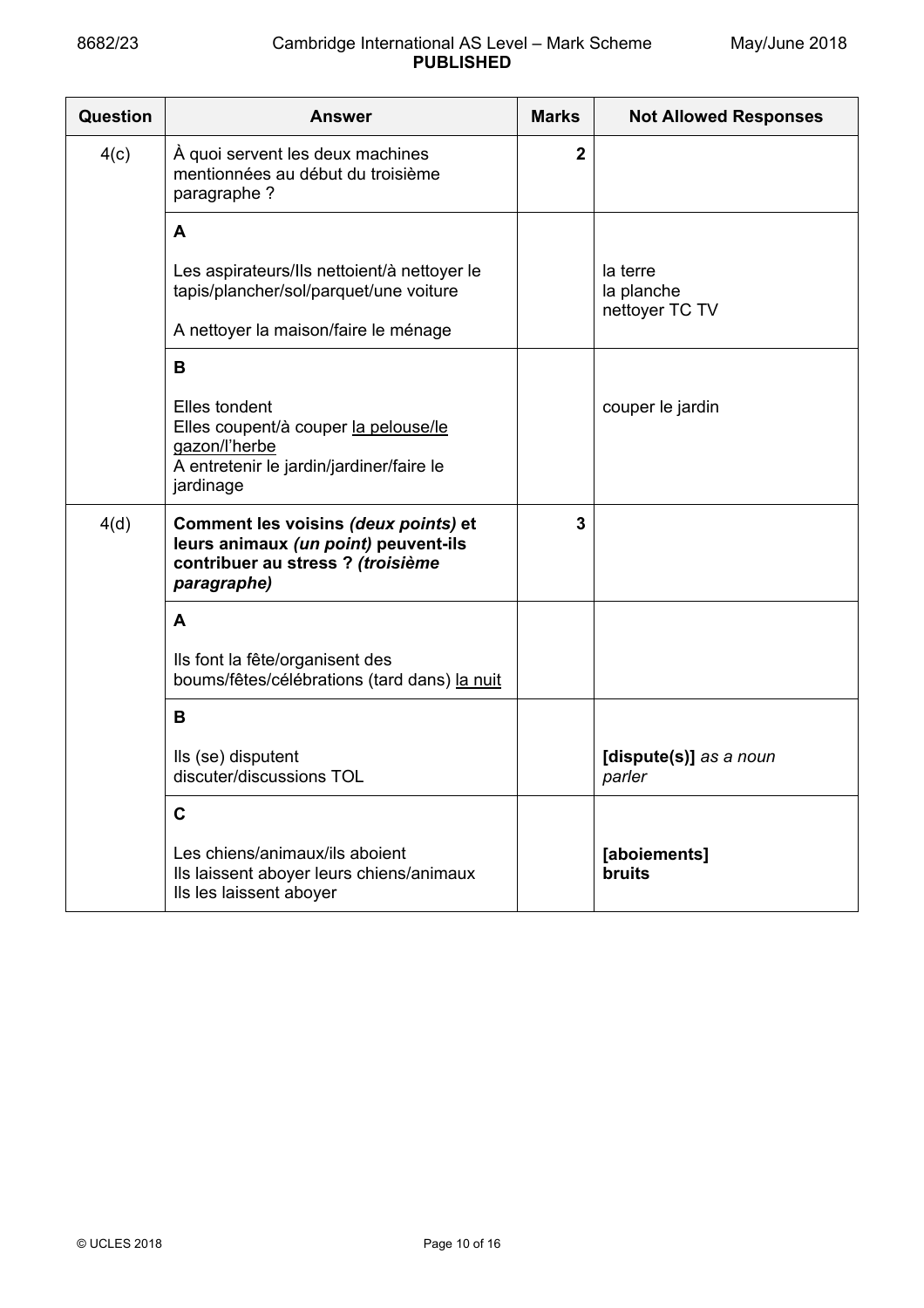| Question | Answer                                                                                                                                             | <b>Marks</b> | <b>Not Allowed Responses</b>                                            |
|----------|----------------------------------------------------------------------------------------------------------------------------------------------------|--------------|-------------------------------------------------------------------------|
| 4(e)     | Comment risque-t-on d'être affecté le<br>lendemain si le sommeil est perturbé<br>(quatrième paragraphe) ?                                          | 3            |                                                                         |
|          | A                                                                                                                                                  |              |                                                                         |
|          | On va être/est/sera fatigué/épuisé                                                                                                                 |              | [épuisement]                                                            |
|          | B                                                                                                                                                  |              |                                                                         |
|          | On va travailler/faire moins bien/<br>efficacement                                                                                                 |              | [diminution  efficacité]<br>On est moins bien<br>On ne se concentre pas |
|          | $\mathbf C$                                                                                                                                        |              |                                                                         |
|          | On peut s'endormir sur la route/en<br>conduisant                                                                                                   |              | [somnolence  volant]                                                    |
| 4(f)     | Selon Mme Huguette qu'est-ce qu'il est<br>impossible de faire avec les oreilles ?<br>Pourquoi parle-t-elle de submersion ?<br>(dernier paragraphe) | $\mathbf{2}$ |                                                                         |
|          | A                                                                                                                                                  |              |                                                                         |
|          | On ne peut pas les fermer (parce qu'elles<br>n'ont pas de paupières HA)                                                                            |              | Elles n'ont pas de paupières TC<br>se protéger                          |
|          | B                                                                                                                                                  |              |                                                                         |
|          | La pollution sonore/le bruit est comme une<br>vague/inondation (qui nous submerge/<br>suffoque/noie)                                               |              | Some idea of<br>water/drowning/flooding                                 |
|          | Le bruit nous suffoque/submerge/noie                                                                                                               |              | [submergés]                                                             |
|          |                                                                                                                                                    |              | Il y a du bruit partout TV                                              |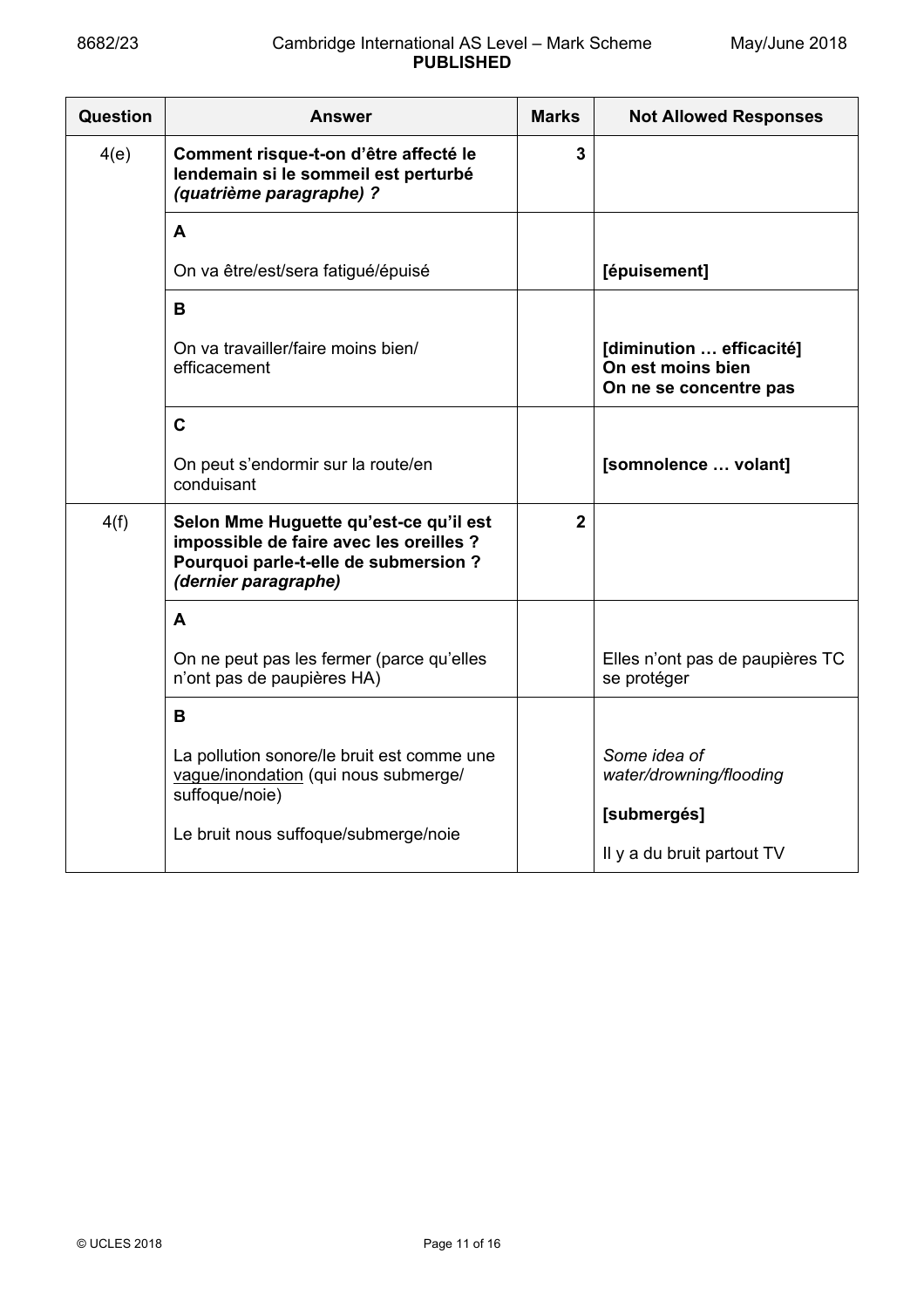# **Quality of Language – Accuracy**

## **5 Very good**

 Consistently accurate. Only very few errors of minor significance. Accurate use of more complex structures (verb forms, tenses, prepositions, word order).

## **4 Good**

 Higher incidence of error than above, but clearly has a sound grasp of the grammatical elements in spite of lapses. Some capacity to use accurately more complex structures.

## **3 Sound**

 Fair level of accuracy. Common tenses and regular verbs mostly correctly formed. Some problems in forming correct agreement of adjectives. Difficulty with irregular verbs, use of prepositions.

## **2 Below average**

 Persistent errors in tense and verb forms. Prepositions frequently incorrect. Recurrent errors in agreement of adjectives.

## **0–1 Poor**

 Little or no evidence of grammatical awareness. Most constructions incomplete or incorrect. Consistent and repeated error.

# **Additional marking guidance for Quality of Language**

The five marks available for Quality of Language are awarded **globally** for the whole performance on each set of answers.

A concise answer, containing all mark-bearing components for Content is scored on the full range of marks for language, i.e. length does not determine the Quality of Language mark.

**Answers scoring 0 for Content** cannot contribute to the overall Quality of Language mark.

Identify the answer(s) scoring 0 for Content in the whole set of answers. Then add together the number of Content marks available for each of these questions and reduce the Quality of Language mark according to the following table:

| <b>Total Content marks available on</b><br>questions<br>where a candidate scores 0 | <b>Reduce Quality of Language mark by:</b> |
|------------------------------------------------------------------------------------|--------------------------------------------|
| $2 - 3$                                                                            |                                            |
| $4 - 5$                                                                            |                                            |
| $6 - 7$                                                                            |                                            |
| $8 - 14$                                                                           |                                            |
| 15                                                                                 | 5                                          |

**Note**: A minimum of one mark for Quality of Language should be awarded if there are any Content marks at all (i.e. 0 Quality of Language marks only if 0 Content marks).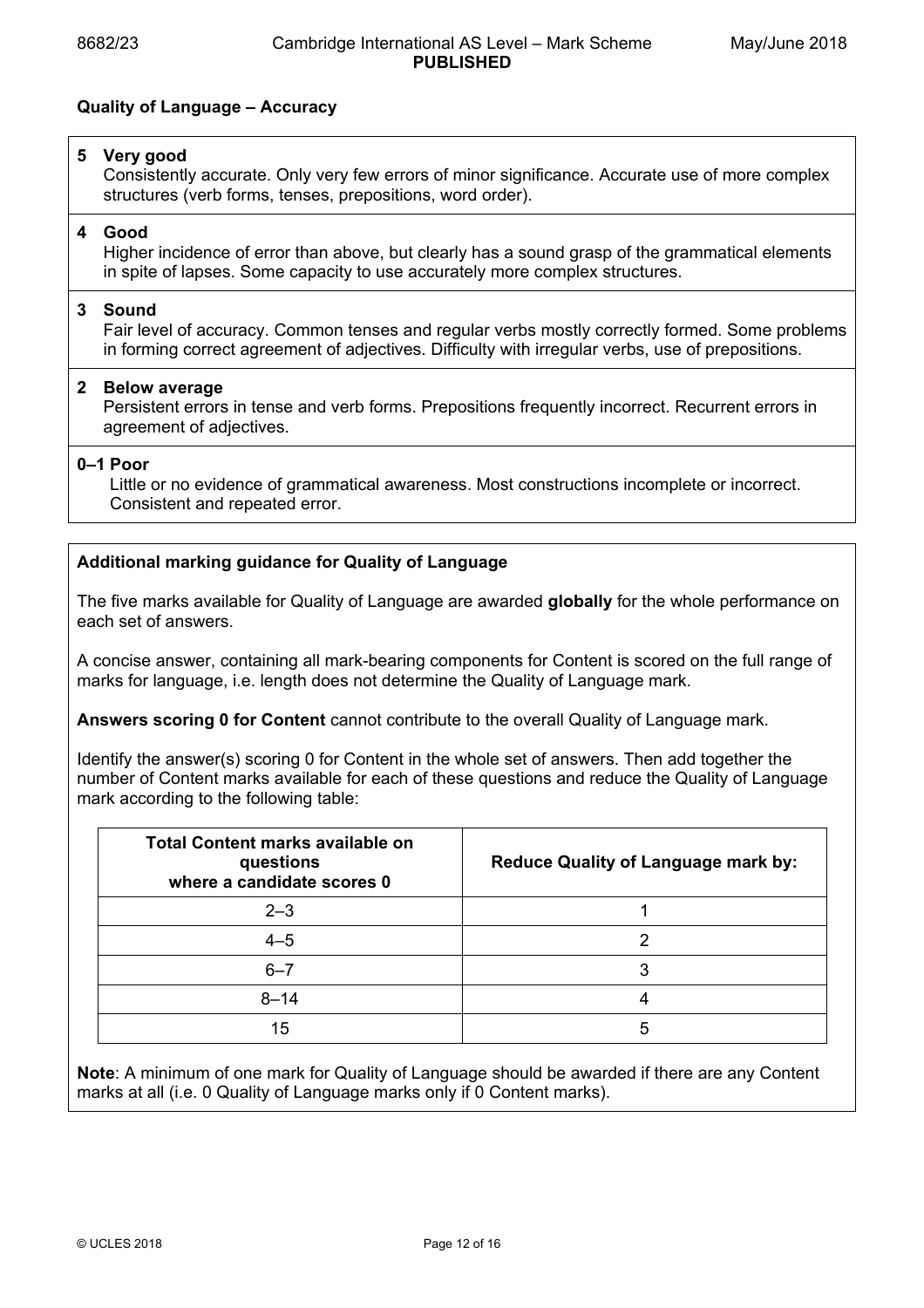| Question                       |                | <b>Answer</b>                                                                                                                                       | <b>Marks</b> | <b>Not Allowed Responses</b> |
|--------------------------------|----------------|-----------------------------------------------------------------------------------------------------------------------------------------------------|--------------|------------------------------|
| Question 5(a)                  |                |                                                                                                                                                     |              |                              |
| <b>Content marks - Summary</b> |                |                                                                                                                                                     |              |                              |
|                                |                | The summary could include the points below up to a maximum of 10.                                                                                   |              |                              |
| 5(a)                           |                | Résumez les dangers de l'utilisation des<br>écouteurs et de l'exposition au bruit<br>perpétuel, tels qu'ils sont présentés<br>dans les deux textes. | 10           |                              |
|                                | √a             | Sourd aux/inconscient des dangers<br>de la circulation/risque d'un<br>accident dans la rue                                                          |              |                              |
|                                | √b             | Attention fragmentée (quand on fait<br>ses devoirs)/distraction                                                                                     |              |                              |
|                                | $\checkmark$ c | Retarde l'endormissement<br>/empêche de (bien) dormir/troubles<br>de sommeil/sommeil dérangé                                                        |              |                              |
|                                | $\checkmark$ d | Conséquences néfastes pour<br>l'audition/les oreilles/pertes<br>auditives (immédiates et<br>permanentes)                                            |              |                              |
|                                | $\checkmark$ e | Difficultés d'apprentissage                                                                                                                         |              |                              |
|                                | $\checkmark$ f | Ados convaincus de leur<br>invincibilité/invulnérabilité/dégâts<br>(n')apparaissent (que) plus tard<br>/anxieux de se tester                        |              |                              |
|                                | $\check{q}$    | On se coupe du monde / vit/rentre<br>dans une bulle/s'oublie / exclut les<br>autres/anti-social                                                     |              |                              |
|                                | $\checkmark$ h | Dépendance/bruit devient vivre<br>sans musique/peur du silence<br>/indispensable/on ne peut pas s'en<br>passer/                                     |              |                              |
|                                | √i             | Epuisement/fatigue                                                                                                                                  |              |                              |
|                                | ✓j             | Conséquences sur la qualité de la<br>vie                                                                                                            |              |                              |
|                                | $\checkmark$   | Conséquences sur la santé/cause<br>de maladies/hypertension/stress                                                                                  |              |                              |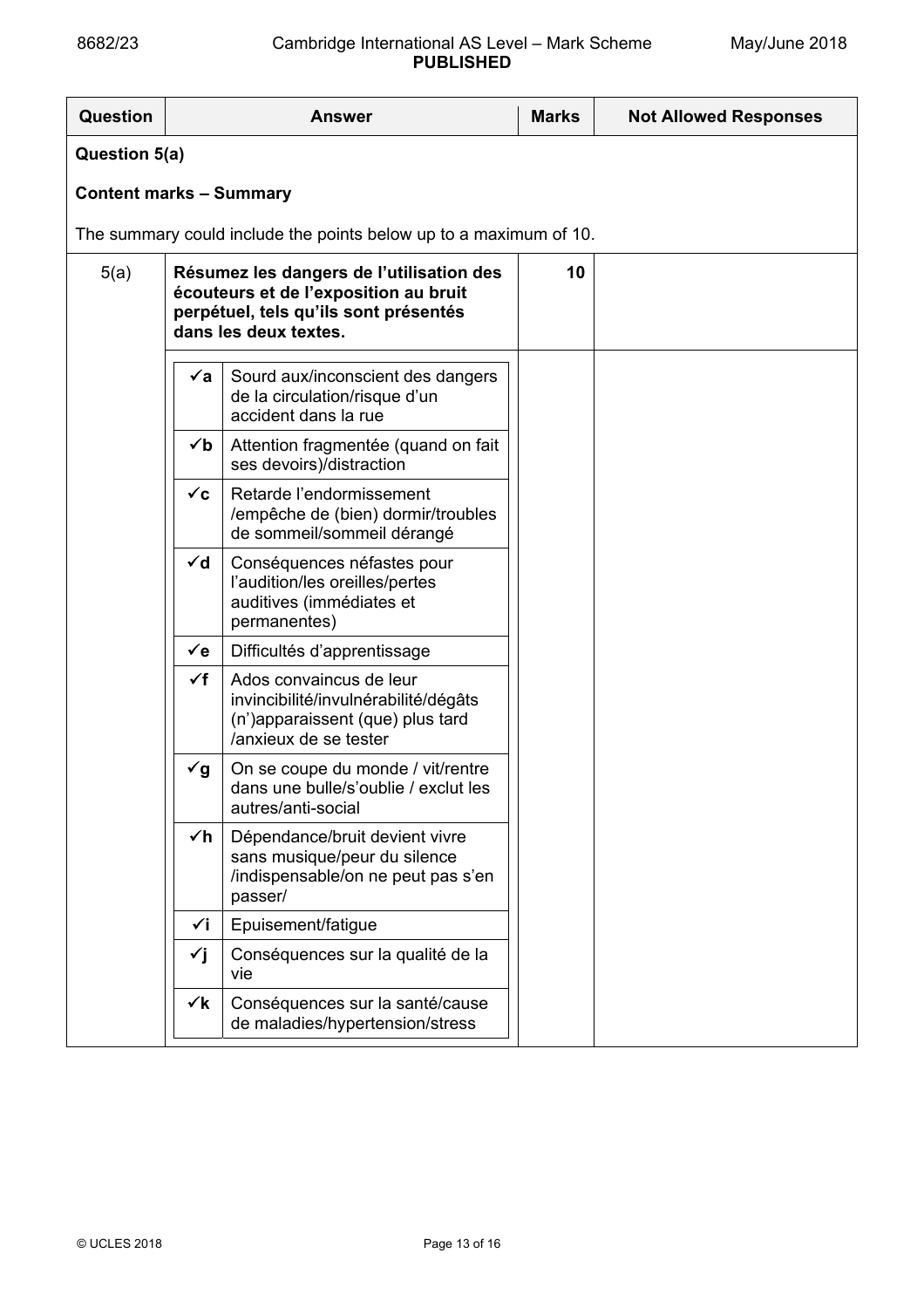| <b>Question</b> | <b>Answer</b>  |                                                                                                                                          | <b>Marks</b> | <b>Not Allowed Responses</b> |
|-----------------|----------------|------------------------------------------------------------------------------------------------------------------------------------------|--------------|------------------------------|
| 5(a)            | ✓∣             | Somnolence (au volant)/accident<br>sur la (auto)route (different form<br>walking in town A)                                              |              |                              |
|                 | $\sqrt{m}$     | Efficacité réduite (au travail/à<br>l'école)                                                                                             |              |                              |
|                 | $\checkmark$ n | Suffocation/inondation/<br>submersion/envahissement par le<br>bruit /impossible d'y échapper/se<br>protéger                              |              |                              |
|                 | <b>HA</b>      | (Le bruit de) la circulation / klaxons<br>/ sirènes / motos / trains / avions /<br>machines / voisins / chiens /<br>téléphones portables |              |                              |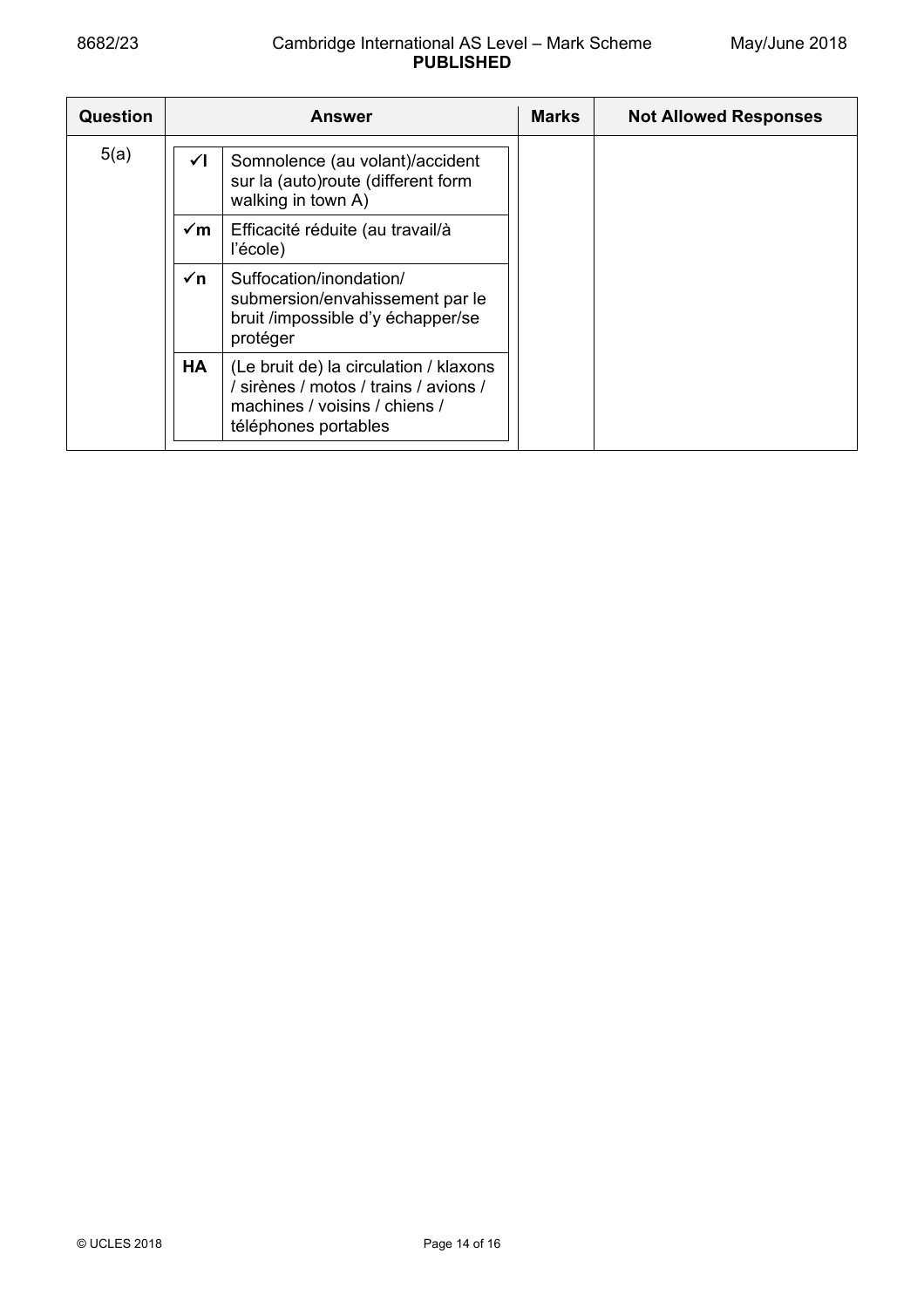# 8682/23 Cambridge International AS Level – Mark Scheme **PUBLISHED**

| Question                                                                                                                                                                                                                                            |                                 | <b>Answer</b>                                                                                                                                                                                                                                                                                                                                                                                                                                                                                                          | <b>Marks</b> | <b>Not Allowed Responses</b> |  |  |  |
|-----------------------------------------------------------------------------------------------------------------------------------------------------------------------------------------------------------------------------------------------------|---------------------------------|------------------------------------------------------------------------------------------------------------------------------------------------------------------------------------------------------------------------------------------------------------------------------------------------------------------------------------------------------------------------------------------------------------------------------------------------------------------------------------------------------------------------|--------------|------------------------------|--|--|--|
| Question 5(b) - Personal Response                                                                                                                                                                                                                   |                                 |                                                                                                                                                                                                                                                                                                                                                                                                                                                                                                                        |              |                              |  |  |  |
| <b>Content marks - Response to the Text</b><br>Mark like a mini-essay according to the variety and interest of the opinions and views expressed, the<br>response to the original text stimulus and the ability to express a personal point of view. |                                 |                                                                                                                                                                                                                                                                                                                                                                                                                                                                                                                        |              |                              |  |  |  |
| 5(b)                                                                                                                                                                                                                                                |                                 | Si vous étiez parent, comment<br>essaieriez-vous de protéger votre enfant<br>contre ces dangers                                                                                                                                                                                                                                                                                                                                                                                                                        | 5            |                              |  |  |  |
|                                                                                                                                                                                                                                                     | 5<br>4<br>3<br>$\boldsymbol{2}$ | Very good<br>Varied and interesting ideas,<br>showing an element of flair and<br>imagination, a capacity to express a<br>personal point of view.<br>Good<br>Not the flair and imagination of the<br>best candidates, but work still<br>shows an ability to express a range<br>of ideas, maintain interest and<br>respond to the issues raised.<br>Sound<br>A fair level of interest and ideas.<br>May concentrate on a single issue,<br>but there is still a response to ideas<br>in the text.<br><b>Below average</b> | 5            |                              |  |  |  |
|                                                                                                                                                                                                                                                     |                                 | Limited range of ideas; rather<br>humdrum. May disregard the<br>element of response to the text, and<br>write a largely unrelated free-<br>composition.                                                                                                                                                                                                                                                                                                                                                                |              |                              |  |  |  |
|                                                                                                                                                                                                                                                     | $0 - 1$                         | Poor<br>Few ideas to offer on the theme.<br>Banal and pedestrian. No element<br>of personal response to the text.<br>Repeated error.                                                                                                                                                                                                                                                                                                                                                                                   |              |                              |  |  |  |